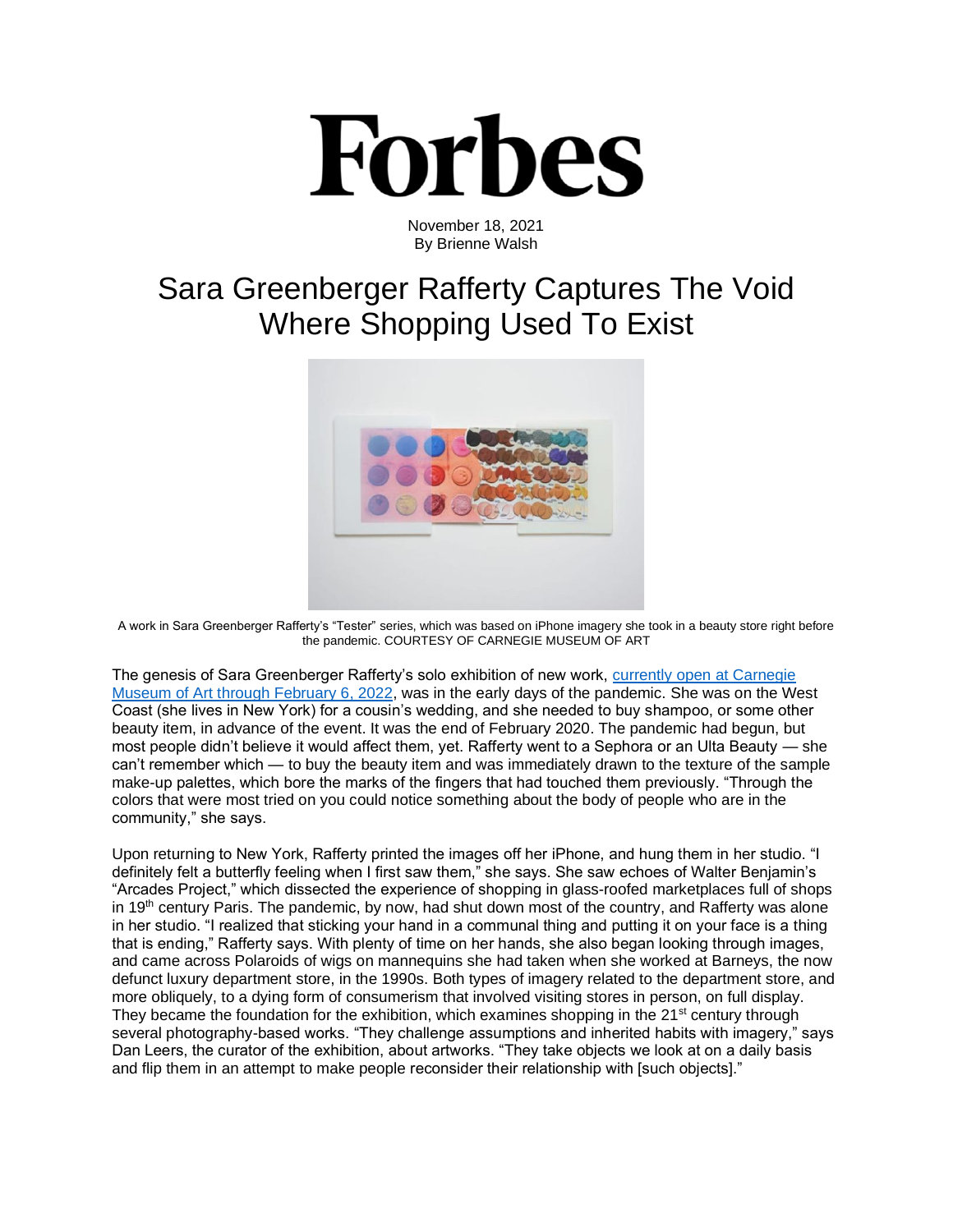

A view of Sara Greenberger Rafferty's "Buttons," series made in 2021. COURTESY OF CARNEGIE MUSEUM OF ART

*Buttons* (2021) is a series of seven glass discs that look like human torsos; closer examination reveals that the bully buttons on the torsos are iPhone home buttons. The "Tester" series uses the photographs Rafferty took of make-up palettes in advance of her cousin's wedding, and places them in sleeves of kilnblown class, almost as if they are precious jewels, or rare photographic slides. *THE DEAD 20TH CENTURY (What ♥ was saved)* is a wall-based mural that mines the objects that Rafferty has saved or "liked" in online auctions — a Moschino smiley face purse, a baby stroller, an Eames chair. *Samples* (2021) is a wall-based mosaic that combines rectangles of opaque white glass with the Polaroids of wigs from Barneys, and two vases that will be filled with fresh flowers on a weekly basis by Carnegie Museum of Art's Youth Arts Initiative. *Search Emoji* (2021) is another mosaic, this time in color, that is punctuated by photographs of the magnifying glass used as a symbol that you can search for information online. In Rafferty's work, the magnifying glasses are clear, and show nothing but the wall behind them. There's an overwhelming sense that the objects sold to beautify codify women's looks over the past century are on display — the exhibition immediately evokes "Kardashian" — as well as the means of accessing them. But what, specifically, is Rafferty trying to capture about all of that history, and how it fits into the present moment?



Sara Greenberger Rafferty's "Search Emoji" (2021) COURTESY OF CARNEGIE MUSEUM OF ART